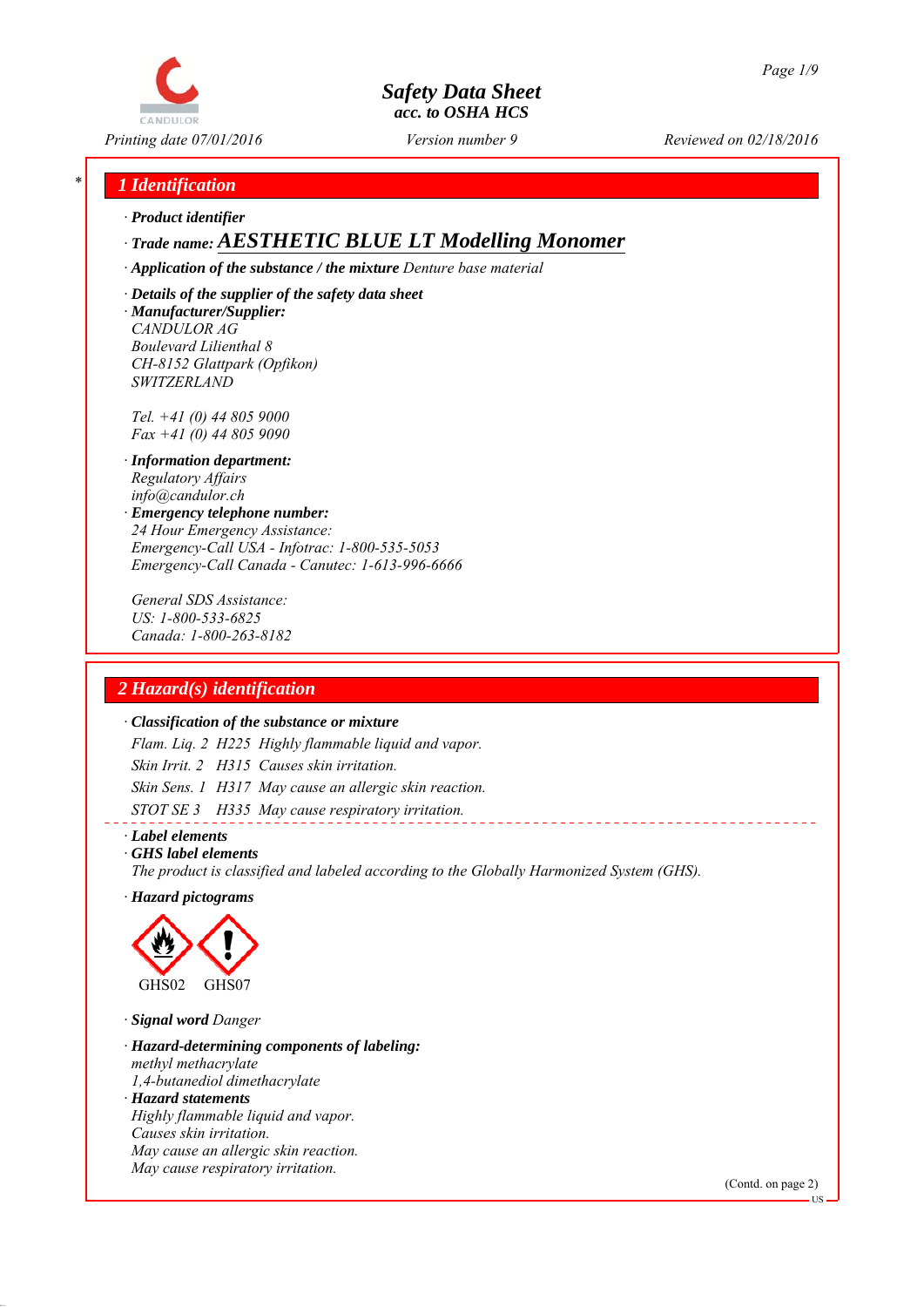*Printing date 07/01/2016 Reviewed on 02/18/2016 Version number 9*

# *Trade name: AESTHETIC BLUE LT Modelling Monomer*



#### *4 First-aid measures*

- *∙ Description of first aid measures*
- *∙ General information: Immediately remove any clothing soiled by the product.*
- *∙ After inhalation:*
- *Supply fresh air; consult doctor in case of complaints.*
- *In case of unconsciousness place patient stably in side position for transportation.*
- *∙ After skin contact:*
- *Immediately rinse with water.*
- *If skin irritation continues, consult a doctor.*
- *∙ After eye contact: Rinse opened eye for several minutes under running water. Then consult a doctor.*
- *∙ After swallowing:*
- *Rinse out mouth and then drink plenty of water.*
- *Do not induce vomiting; immediately call for medical help.*
- *∙ Information for doctor:*
- *∙ Most important symptoms and effects, both acute and delayed No further relevant information available.*
- *∙ Indication of any immediate medical attention and special treatment needed*
- *No further relevant information available.*

(Contd. on page 3)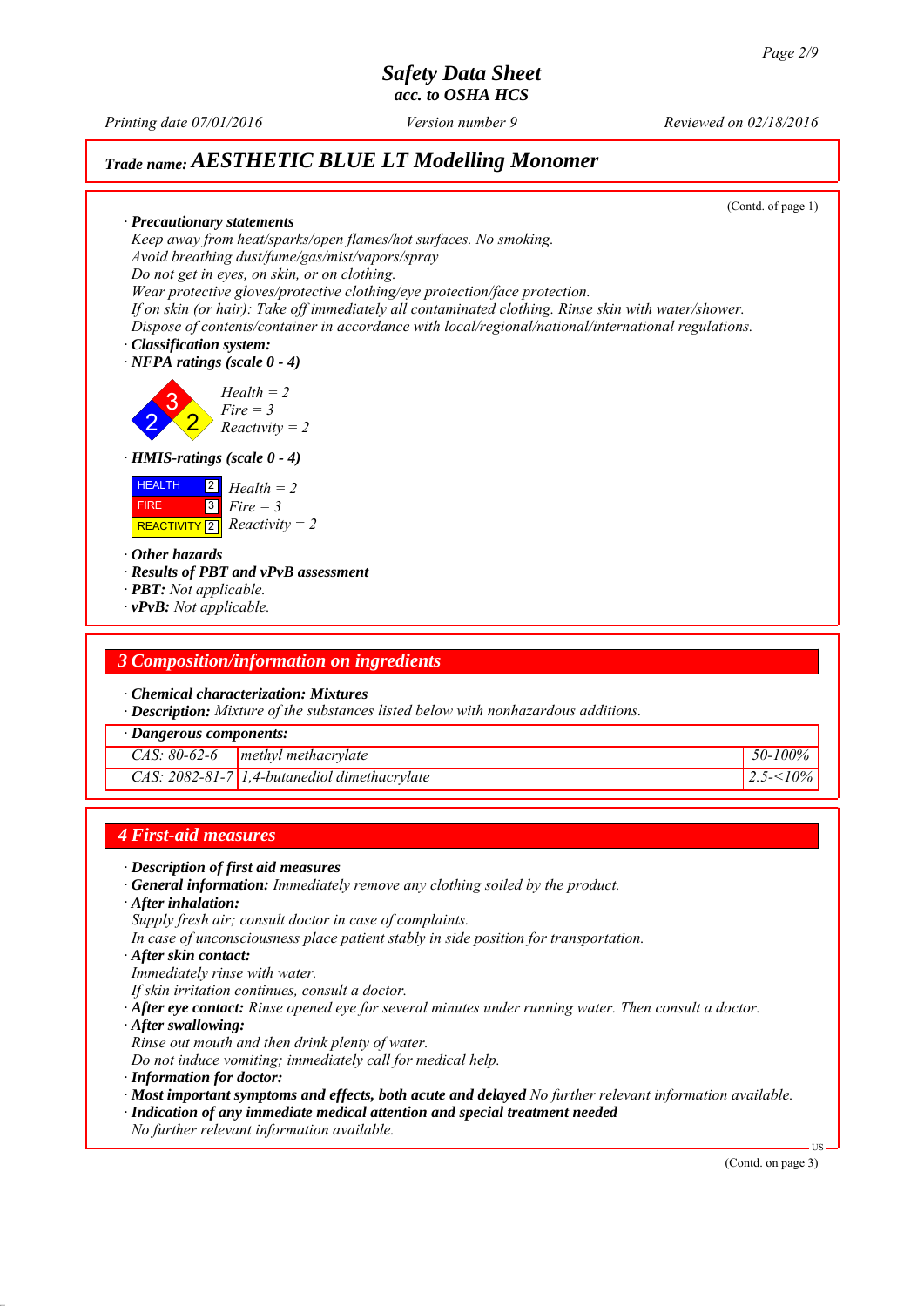# *Trade name: AESTHETIC BLUE LT Modelling Monomer*

(Contd. of page 2)

#### *5 Fire-fighting measures*

- *∙ Extinguishing media*
- *∙ Suitable extinguishing agents:*
- *CO2, extinguishing powder or water spray. Fight larger fires with water spray or alcohol resistant foam. ∙ For safety reasons unsuitable extinguishing agents: Water with full jet*
- *∙ Special hazards arising from the substance or mixture No further relevant information available.*
- *∙ Advice for firefighters*
- *∙ Protective equipment: No special measures required.*
- *∙ Additional information Cool endangered receptacles with water spray.*

#### *6 Accidental release measures*

- *∙ Personal precautions, protective equipment and emergency procedures Wear protective equipment. Keep unprotected persons away.*
- *∙ Environmental precautions: Do not allow to enter sewers/ surface or ground water.*
- *∙ Methods and material for containment and cleaning up:*
- *Absorb with liquid-binding material (sand, diatomite, acid binders, universal binders, sawdust). Ensure adequate ventilation.*
- *Do not flush with water or aqueous cleansing agents*
- *∙ Reference to other sections*
- *See Section 7 for information on safe handling.*
- *See Section 8 for information on personal protection equipment.*
- *See Section 13 for disposal information.*

# *7 Handling and storage*

#### *∙ Handling:*

- *∙ Precautions for safe handling*
- *Only adequately trained personnel should handle this product. Ensure good ventilation/exhaustion at the workplace. For use in dentistry only.*
- *∙ Information about protection against explosions and fires: Keep ignition sources away - Do not smoke. Protect against electrostatic charges.*
- *∙ Conditions for safe storage, including any incompatibilities*
- *∙ Storage:*
- *∙ Requirements to be met by storerooms and receptacles: Store in a cool location. Store only in the original receptacle.*
- *∙ Information about storage in one common storage facility: Store away from oxidizing agents.*
- *∙ Further information about storage conditions:*
- *Keep receptacle tightly sealed.*
- *Store receptacle in a well ventilated area.*
- *Protect from heat and direct sunlight.*
- *∙ Specific end use(s) No further relevant information available.*

#### *8 Exposure controls/personal protection*

*∙ Additional information about design of technical systems: No further data; see item 7.*

(Contd. on page 4)

**HS**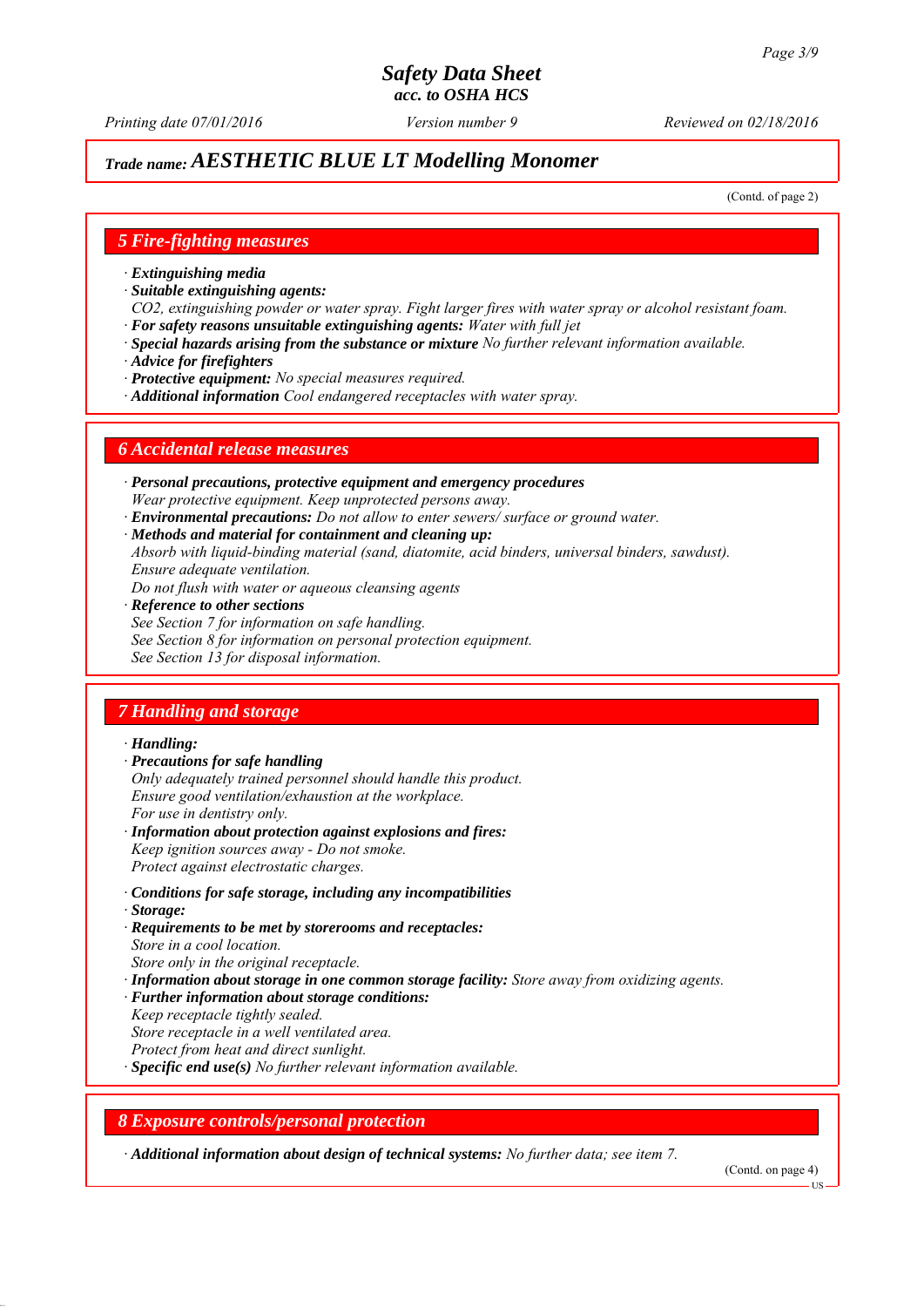*Printing date 07/01/2016 Reviewed on 02/18/2016 Version number 9*

# *Trade name: AESTHETIC BLUE LT Modelling Monomer*

(Contd. of page 3)

| Control parameters                                                                                                              |
|---------------------------------------------------------------------------------------------------------------------------------|
| Components with limit values that require monitoring at the workplace:                                                          |
| The following constituent is the only constituent of the product which has a PEL, TLV or other recommended<br>exposure limit.   |
| At this time, the remaining constituent has no known exposure limits.                                                           |
| CAS: 80-62-6 methyl methacrylate                                                                                                |
| PEL Long-term value: 410 mg/m <sup>3</sup> , 100 ppm                                                                            |
|                                                                                                                                 |
| REL Long-term value: $410$ mg/m <sup>3</sup> , 100 ppm                                                                          |
| $TLV$ Short-term value: 410 mg/m <sup>3</sup> , 100 ppm                                                                         |
| Long-term value: $205$ mg/m <sup>3</sup> , 50 ppm<br>DSEN                                                                       |
| Additional information: The lists that were valid during the creation were used as basis.                                       |
| $\cdot$ Exposure controls                                                                                                       |
| · Personal protective equipment:                                                                                                |
| · General protective and hygienic measures:                                                                                     |
| Usual hygienic measures for dental practice and dental laboratories.                                                            |
| Keep away from foodstuffs, beverages and feed.                                                                                  |
| Immediately remove all soiled and contaminated clothing.                                                                        |
| Wash hands before breaks and at the end of work.                                                                                |
| Avoid contact with the eyes and skin.<br>Do not inhale gases / fumes / aerosols.                                                |
| Breathing equipment: Use suitable respiratory protective device in case of insufficient ventilation.                            |
| · Recommended filter device for short term use:                                                                                 |
| Filter A1                                                                                                                       |
| Filter A2                                                                                                                       |
| Filter A3                                                                                                                       |
| · Protection of hands:                                                                                                          |
|                                                                                                                                 |
| Protective gloves                                                                                                               |
|                                                                                                                                 |
| After use of gloves apply skin-cleaning agents and skin cosmetics.                                                              |
| · Material of gloves                                                                                                            |
| Butyl rubber, BR<br>Selection of the glove material on consideration of the penetration times, rates of diffusion and the       |
| degradation                                                                                                                     |
| · Penetration time of glove material                                                                                            |
| The exact break through time has to be found out by the manufacturer of the protective gloves and has to be                     |
| observed.                                                                                                                       |
| $\cdot$ Not suitable are gloves made of the following materials:                                                                |
| Commercial medical gloves do not provide protection against the sensitizing effect of methacrylates.<br>$\cdot$ Eye protection: |
|                                                                                                                                 |
|                                                                                                                                 |
| Tightly sealed goggles                                                                                                          |
|                                                                                                                                 |
| $US -$                                                                                                                          |
| (Contd. on page 5)                                                                                                              |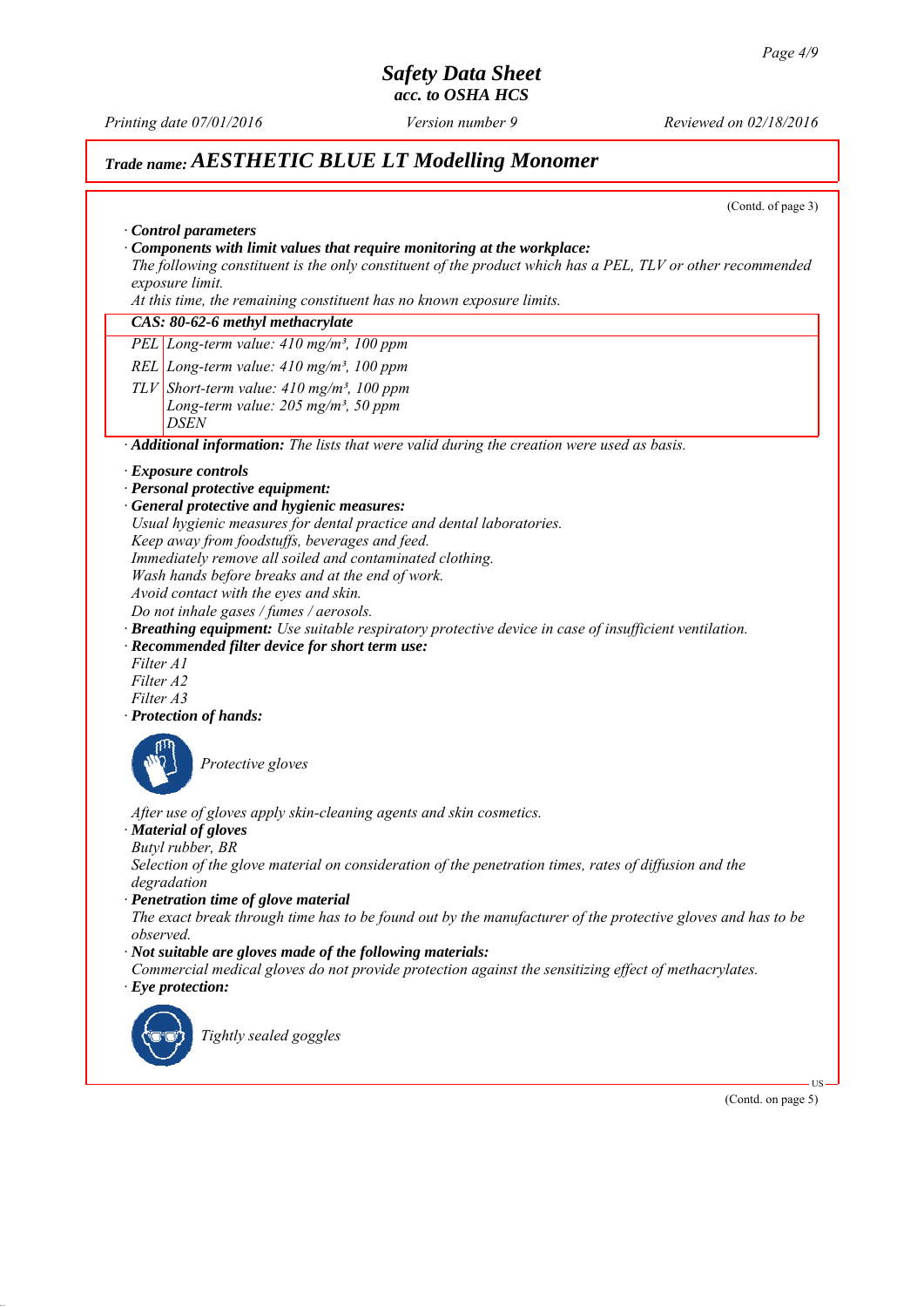*Printing date 07/01/2016 Reviewed on 02/18/2016 Version number 9*

# *Trade name: AESTHETIC BLUE LT Modelling Monomer*

(Contd. of page 4)

| 9 Physical and chemical properties                         |                                                                                               |
|------------------------------------------------------------|-----------------------------------------------------------------------------------------------|
| · Information on basic physical and chemical properties    |                                                                                               |
| <b>General Information</b>                                 |                                                                                               |
| $\cdot$ Appearance:                                        |                                                                                               |
| Form:                                                      | Fluid                                                                                         |
| Color:                                                     | Colorless                                                                                     |
| · Odor:                                                    | Pungent                                                                                       |
| · Odor threshold:                                          | Not determined.                                                                               |
| $\cdot$ pH-value:                                          | Not determined.                                                                               |
| $\cdot$ Change in condition                                |                                                                                               |
| <b>Melting point/Melting range:</b>                        | $-48 °C$ (-54 °F)                                                                             |
| <b>Boiling point/Boiling range:</b>                        | 101 °C (214 °F)                                                                               |
| · Flash point:                                             | $10 \degree C$ (50 $\degree F$ )                                                              |
| · Ignition temperature:                                    | 430 °C (806 °F)                                                                               |
| · Auto igniting:                                           | Product is not selfigniting.                                                                  |
| · Danger of explosion:                                     | Product is not explosive. However, formation of explosive air/vapor<br>mixtures are possible. |
| · Explosion limits:                                        |                                                                                               |
| Lower:                                                     | 2.1 Vol $\%$                                                                                  |
| <b>Upper:</b>                                              | 12.5 Vol %                                                                                    |
| $\cdot$ Vapor pressure at 20 $\cdot$ C (68 $\cdot$ F):     | 47 hPa (35 mm Hg)                                                                             |
| $\cdot$ Density at 20 $\cdot$ C (68 $\cdot$ F):            | $0.943$ g/cm <sup>3</sup> (7.869 lbs/gal)                                                     |
| · Relative density                                         | Not determined.                                                                               |
| · Vapor density                                            | Not determined.                                                                               |
| $\cdot$ Evaporation rate                                   | Not determined.                                                                               |
| · Solubility in / Miscibility with                         |                                                                                               |
| Water at 20 $\textdegree$ C (68 $\textdegree$ F):          | $1.6$ g/l                                                                                     |
| · Partition coefficient (n-octanol/water): Not determined. |                                                                                               |
| · Viscosity:                                               |                                                                                               |
| Dynamic:                                                   | Not determined.                                                                               |
| Kinematic:                                                 | Not determined.                                                                               |
| $\cdot$ Other information                                  | No further relevant information available.                                                    |

# *10 Stability and reactivity*

*∙ Reactivity No further relevant information available.*

- *∙ Chemical stability Stable under normal handling and storage conditions.*
- *∙ Thermal decomposition / conditions to be avoided: No decomposition if used according to specifications.*
- *∙ Possibility of hazardous reactions*

*Forms explosive gas mixture with air.*

*Reacts with strong oxidizing agents.*

*Exothermic polymerization.*

- *∙ Conditions to avoid No further relevant information available.*
- *∙ Incompatible materials: No further relevant information available.*
- *∙ Hazardous decomposition products: None under normal conditions of storage and use.*

(Contd. on page 6)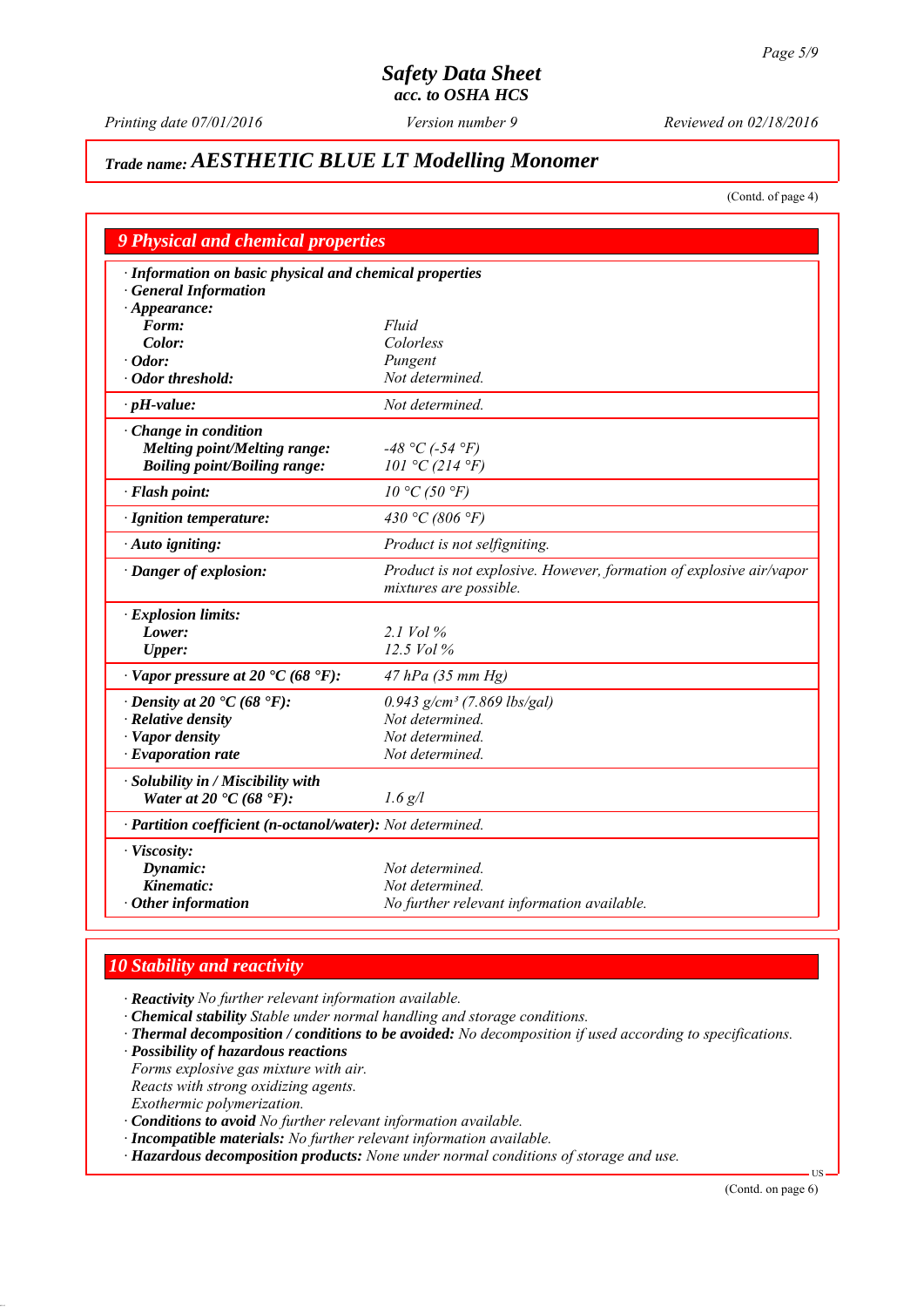*Printing date 07/01/2016 Reviewed on 02/18/2016 Version number 9*

# *Trade name: AESTHETIC BLUE LT Modelling Monomer*

(Contd. of page 5)

### *11 Toxicological information*

*∙ Information on toxicological effects*

*∙ Acute toxicity:*

*∙ LD/LC50 values that are relevant for classification:*

*CAS: 80-62-6 methyl methacrylate*

*Oral LD50 7872 mg/kg (rat)*

*∙ on the skin: Irritant to skin and mucous membranes.*

*∙ on the eye: No irritating effect.*

*∙ Sensitization: Sensitization possible through skin contact.*

- *∙ Additional toxicological information: No further relevant information available.*
- *∙ Carcinogenic categories*

#### *∙ IARC (International Agency for Research on Cancer)*

*CAS: 80-62-6 methyl methacrylate 3* 

*∙ NTP (National Toxicology Program)*

*None of the ingredients is listed.*

*∙ OSHA-Ca (Occupational Safety & Health Administration)*

*None of the ingredients is listed.*

#### *12 Ecological information*

*∙ Toxicity*

- *∙ Aquatic toxicity: No further relevant information available.*
- *∙ Persistence and degradability No further relevant information available.*
- *∙ Behavior in environmental systems:*
- *∙ Bioaccumulative potential No further relevant information available.*
- *∙ Mobility in soil No further relevant information available.*
- *∙ Additional ecological information:*
- *∙ General notes:*
- *Water hazard class 1 (Self-assessment): slightly hazardous for water*
- *Do not allow product to reach ground water, water course or sewage system.*
- *∙ Results of PBT and vPvB assessment*
- *∙ PBT: Not applicable.*
- *∙ vPvB: Not applicable.*
- *∙ Other adverse effects No further relevant information available.*

# *13 Disposal considerations*

- *∙ Waste treatment methods*
- *∙ Recommendation:*

*Must not be disposed of together with household garbage. Do not allow product to reach sewage system. Take to an approved landfill or a waste incineration plant, under conditions approved by the local authority.*

- *∙ Uncleaned packagings:*
- *∙ Recommendation: Disposal must be made according to official regulations.*

(Contd. on page 7)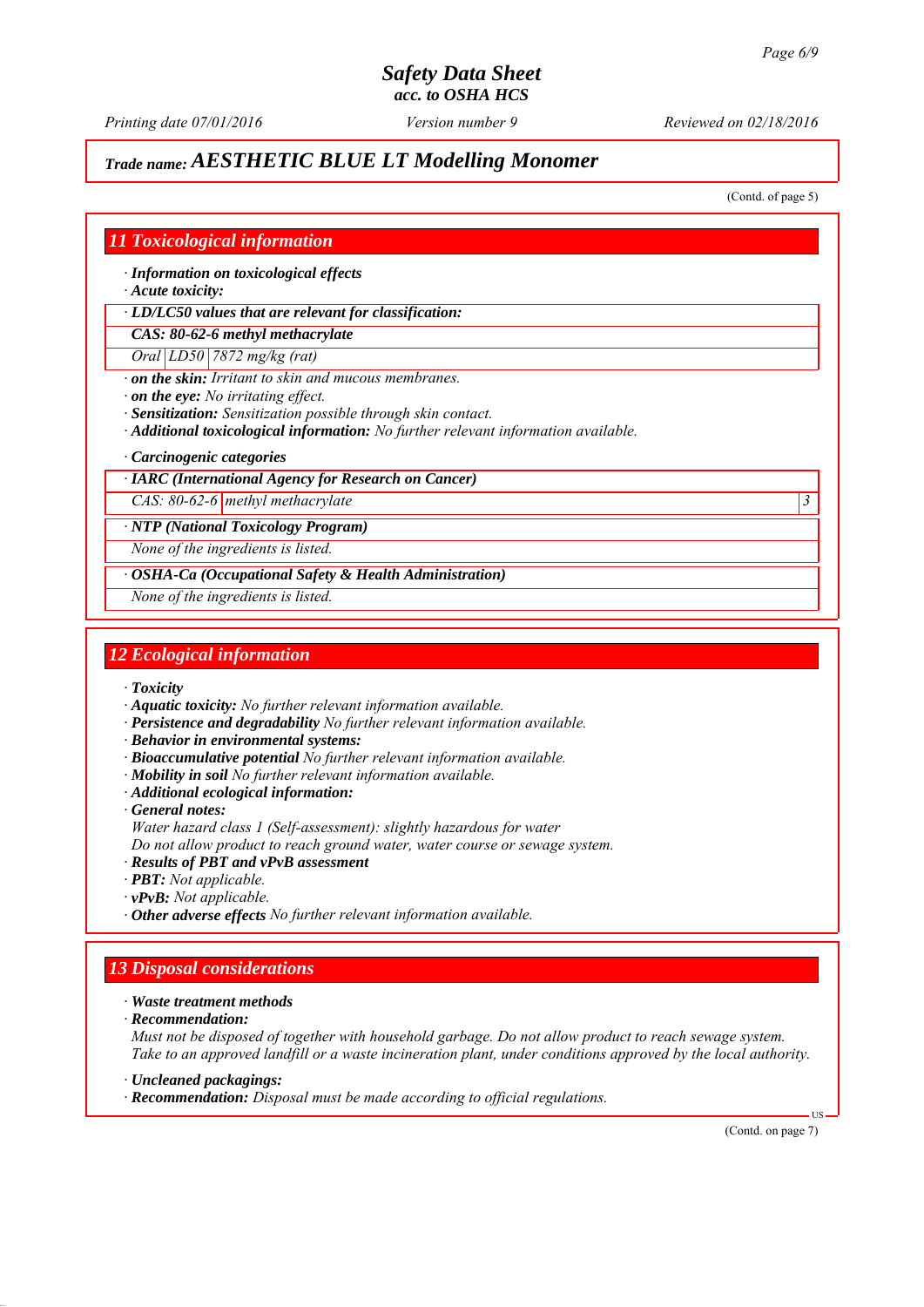*Printing date 07/01/2016 Reviewed on 02/18/2016 Version number 9*

# *Trade name: AESTHETIC BLUE LT Modelling Monomer*

(Contd. of page 6)

| <b>14 Transport information</b>                 |                                                                                                     |  |
|-------------------------------------------------|-----------------------------------------------------------------------------------------------------|--|
| $\cdot$ UN-Number                               |                                                                                                     |  |
| · DOT, ADR, RID, ADN, IMDG, IATA                | <i>UN1247</i>                                                                                       |  |
| · UN proper shipping name                       |                                                                                                     |  |
| $\cdot$ DOT                                     | Methyl methacrylate monomer, stabilized                                                             |  |
| · ADR/RID/ADN                                   | 1247 Methyl methacrylate monomer, stabilized                                                        |  |
| · IMDG, IATA                                    | METHYL METHACRYLATE MONOMER, STABILIZED                                                             |  |
| · Transport hazard class(es)                    |                                                                                                     |  |
| $\cdot$ DOT                                     |                                                                                                     |  |
|                                                 |                                                                                                     |  |
|                                                 |                                                                                                     |  |
|                                                 |                                                                                                     |  |
|                                                 |                                                                                                     |  |
| · Class                                         | 3 Flammable liquids                                                                                 |  |
| $\cdot$ Label                                   | 3                                                                                                   |  |
| · ADR/RID/ADN                                   |                                                                                                     |  |
|                                                 |                                                                                                     |  |
|                                                 |                                                                                                     |  |
|                                                 |                                                                                                     |  |
|                                                 |                                                                                                     |  |
| $\cdot$ Class<br>$\cdot$ Label                  | 3 (F1) Flammable liquids<br>$\overline{3}$                                                          |  |
|                                                 |                                                                                                     |  |
| · IMDG, IATA                                    |                                                                                                     |  |
|                                                 |                                                                                                     |  |
|                                                 |                                                                                                     |  |
|                                                 |                                                                                                     |  |
| · Class                                         | 3 Flammable liquids                                                                                 |  |
| $\cdot$ Label                                   | 3                                                                                                   |  |
| · Packing group                                 |                                                                                                     |  |
| · DOT, ADR, RID, ADN, IMDG, IATA                | П                                                                                                   |  |
| · Environmental hazards:                        |                                                                                                     |  |
| <b>Marine pollutant:</b>                        | No                                                                                                  |  |
| $\cdot$ Special precautions for user            | Warning: Flammable liquids                                                                          |  |
| · Danger code (Kemler):                         | 339                                                                                                 |  |
| · EMS Number:                                   | $F-E$ , $S-D$                                                                                       |  |
| · Transport in bulk according to Annex II of    |                                                                                                     |  |
| <b>MARPOL73/78 and the IBC Code</b>             | Not applicable.                                                                                     |  |
| · Transport/Additional information:             |                                                                                                     |  |
|                                                 |                                                                                                     |  |
| · ADR/RID/ADN                                   | Code: E2                                                                                            |  |
| $\cdot$ Excepted quantities (EQ)                |                                                                                                     |  |
|                                                 | Maximum net quantity per inner packaging: 30 ml<br>Maximum net quantity per outer packaging: 500 ml |  |
|                                                 |                                                                                                     |  |
|                                                 |                                                                                                     |  |
| $\cdot$ IMDG<br>$\cdot$ Limited quantities (LQ) | IL                                                                                                  |  |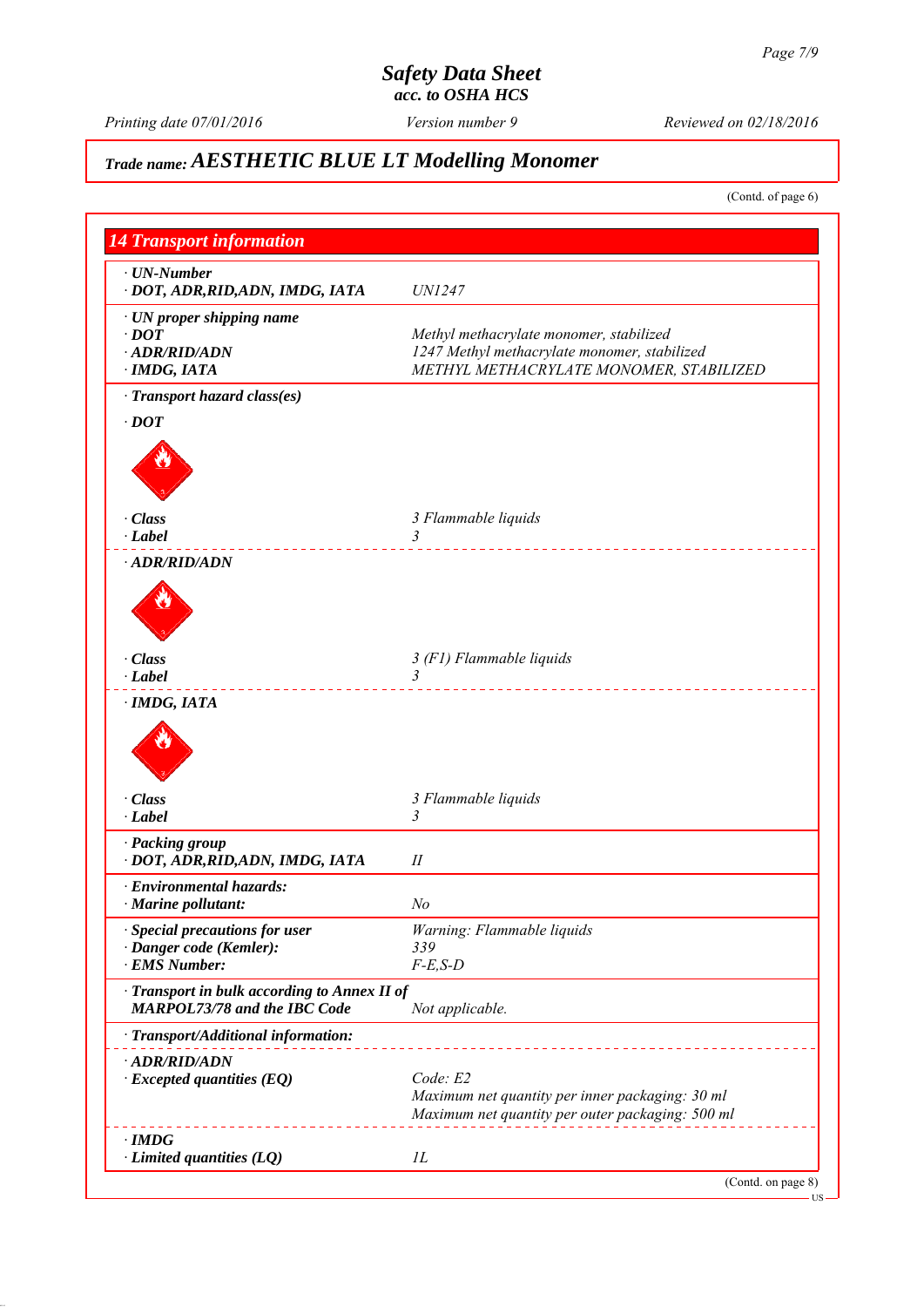*Printing date 07/01/2016 Reviewed on 02/18/2016 Version number 9*

(Contd. of page 7)

# *Trade name: AESTHETIC BLUE LT Modelling Monomer*

|  | <i>Excepted quantities (EQ)</i> |  |
|--|---------------------------------|--|
|--|---------------------------------|--|

 $Code: E2$ *Maximum net quantity per inner packaging: 30 ml Maximum net quantity per outer packaging: 500 ml ∙ UN "Model Regulation": UN1247, Methyl methacrylate monomer, stabilized, 3, II*

# *15 Regulatory information*

*∙ Safety, health and environmental regulations/legislation specific for the substance or mixture*

*∙ Sara*

#### *∙ Section 355 (extremely hazardous substances):*

*None of the ingredients is listed.*

*∙ Section 313 (Specific toxic chemical listings):*

*CAS: 80-62-6 methyl methacrylate*

*∙ TSCA (Toxic Substances Control Act):*

*All ingredients are listed.*

#### *∙ Proposition 65*

*∙ Chemicals known to cause cancer:*

*None of the ingredients is listed.*

*∙ Chemicals known to cause reproductive toxicity for females:*

*None of the ingredients is listed.*

*∙ Chemicals known to cause reproductive toxicity for males:*

*None of the ingredients is listed.*

*∙ Chemicals known to cause developmental toxicity:*

*None of the ingredients is listed.*

#### *∙ Carcinogenic categories*

*∙ EPA (Environmental Protection Agency)*

*CAS: 80-62-6 methyl methacrylate E, NL*

*∙ TLV (Threshold Limit Value established by ACGIH)*

*CAS: 80-62-6 methyl methacrylate* A4<sup>4</sup>

*∙ NIOSH-Ca (National Institute for Occupational Safety and Health)*

*None of the ingredients is listed.*

*∙ GHS label elements*

*The product is classified and labeled according to the Globally Harmonized System (GHS). ∙ Hazard pictograms*



*∙ Signal word Danger*

*∙ Hazard-determining components of labeling: methyl methacrylate 1,4-butanediol dimethacrylate ∙ Hazard statements*

*Highly flammable liquid and vapor.*

(Contd. on page 9)